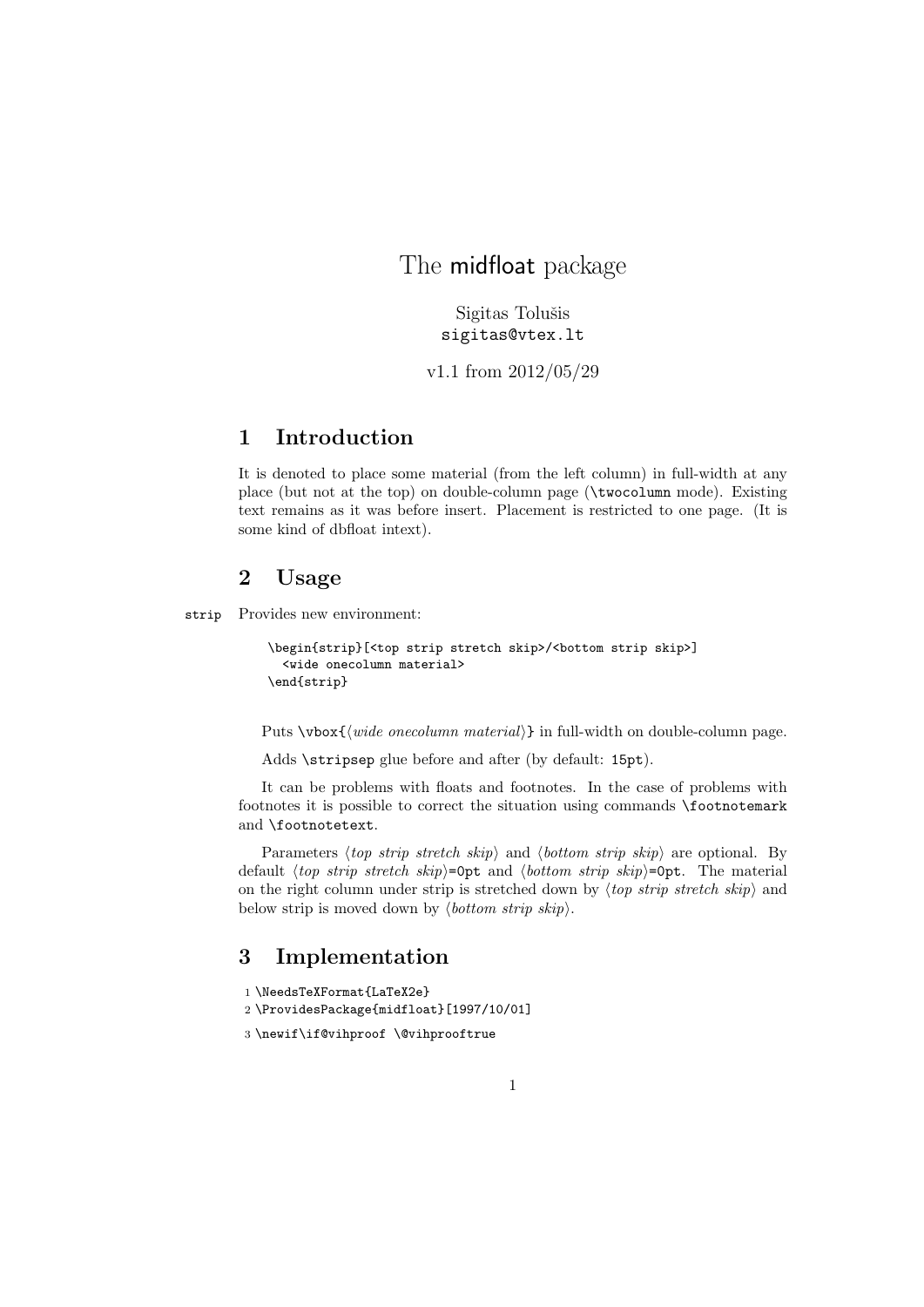\def\strip{\@ifnextsymb[{\@strip}{\@strip[0pt/0pt]}} \def\@strip[#1/#2]{\global\@tempdima=#1\global\@tempdimb=#2% \global \setbox\@viper\vbox\bgroup% 31 \hsize\textwidth

\global\cor@height=#3\global\m@addvipersep=#4}

\def\remove@strip#1{\ifx#1\@empty\global\juo@sk=0\else

\global\advance\juo@sk by-1\expandafter\next@item\the #1\@@#1\fi}

\newtoks\juo@sar \juo@sar={}

 \newdimen\ht@strip \newdimen\right@cor

\def\add@strip#1#2#3#4{%

\begingroup

21  $\text{lex} \mathbb{Q}$ \endgroup

}

 \newdimen\juo@pr \newdimen\juo@ht \newdimen\c@colht \newbox\@viper \newbox\@rightcolumn \newcount\juo@sk \def\@ca#1#2#3#4{}

 \newskip\m@addvipersep \m@addvipersep\z@ \newskip\c@addvipersep \c@addvipersep\z@

\newdimen\cor@height \cor@height=\z@

\@ifundefined{stripsep}{\newskip\stripsep \stripsep 15\p@}{}

\xdef\ex@{\global\noexpand\juo@sar{\the\juo@sar\noexpand\@ca{#1}{#2}{#3}{#4}}}%

 $26 \def\nexthtt{*}{{\small 26}}\td{thext@item} \@ca #1#2#3#4#5\@0#6{} \gls{#5}{\gl obal}\juo@pr=#1\global}\juo@ht=#2\%$ 

```
32 \@parboxrestore
```

```
33 \col@number \@ne<br>34 \vrule height\to
             34 \vrule height\topskip width0pt depth0pt
```

```
35 }
```
### \endstrip

\add@strip

\remove@strip

\next@item

\strip

\@strip

|    | 36 \def\endstrip{%   |
|----|----------------------|
| 37 | \egroup              |
| 38 | \if@firstcolumn      |
| 39 | \ifdim\pagetotal>\z@ |
| 40 | \vskip\stripsep      |
|    |                      |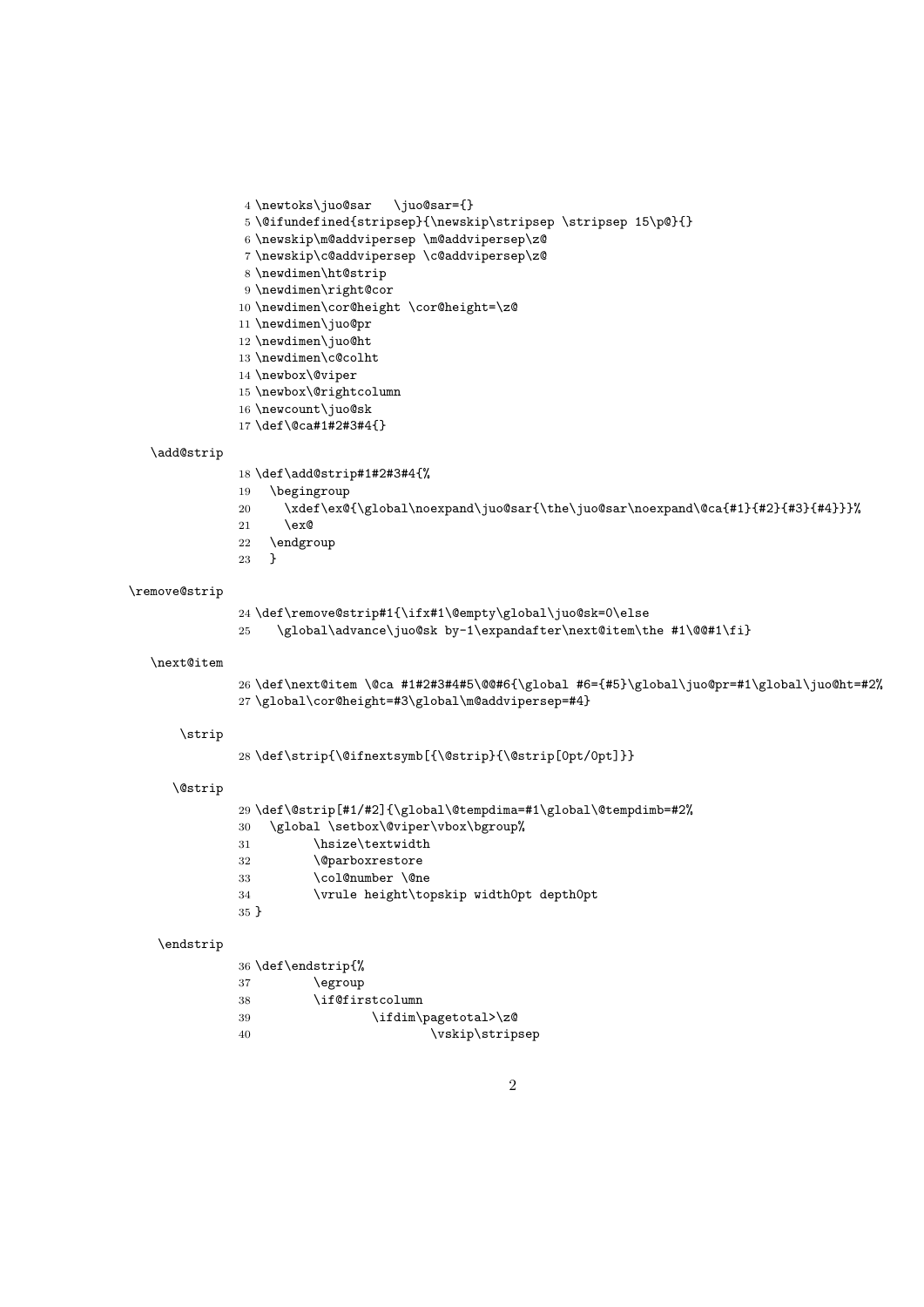41 \global\ht@strip\pagegoal 42 \global\advance\ht@strip by-\pagetotal 43 \global\advance\ht@strip by-\stripsep 44 \global\advance\ht@strip by-\ht\@viper 45 \global\advance\ht@strip by-\stripsep 46 \global\juo@ht=\ht\@viper 47 \else 48 \global\ht@strip\z@  $49 \overline{})$  \fi 50 \ifdim\ht@strip>\z@ 51 \unvbox\@viper 52 \vskip\stripsep 53 \add@strip{\the\pagetotal}{\the\juo@ht}{\the\@tempdima}{\the\@tempdimb}% 54 \global\advance\juo@sk by1 55 \else 56 \@latex@error{Strip needs more place!}\@ehc 57 \if@vihproof 58 \framebox[\columnwidth]{??? Strip ???}%  $59 \qquad \qquad \text{if}$  $60 \quad \text{If}$ 61 \else 62 \@latex@error{Strip is used only on left column!}\@ehc 63 \if@vihproof 64 \framebox[\columnwidth]{??? Strip ???}% 65  $\qquad \qquad \int f$ i 66  $\qquad \qquad \Delta$ 67 } \@outputdblcol 68 \def\@outputdblcol{% 69 \if@firstcolumn 70 \global \@firstcolumnfalse 71 \global \setbox\@leftcolumn \box\@outputbox 72 \global\c@colht\@colht\global\c@addvipersep\z@ 73 \ifnum\juo@sk>0 74 \remove@strip\juo@sar 75 \global\@colht\the\juo@pr 76 \ifdim\right@cor>\z@ 77 \global\advance\@colht by\right@cor  $78$  \fi 79 \global\advance\@colht by\cor@height 80 \global\cor@height=0pt  $81$  \fi 82 \global \setbox\@rightcolumn \vbox{}%  $83$  \else 84 \ifdim\c@colht>\@colht 85 \@tempdima\@colht 86 \ifdim\@colht>\z@

87 \global\setbox\@rightcolumn \vbox{% 88 \unvbox\@rightcolumn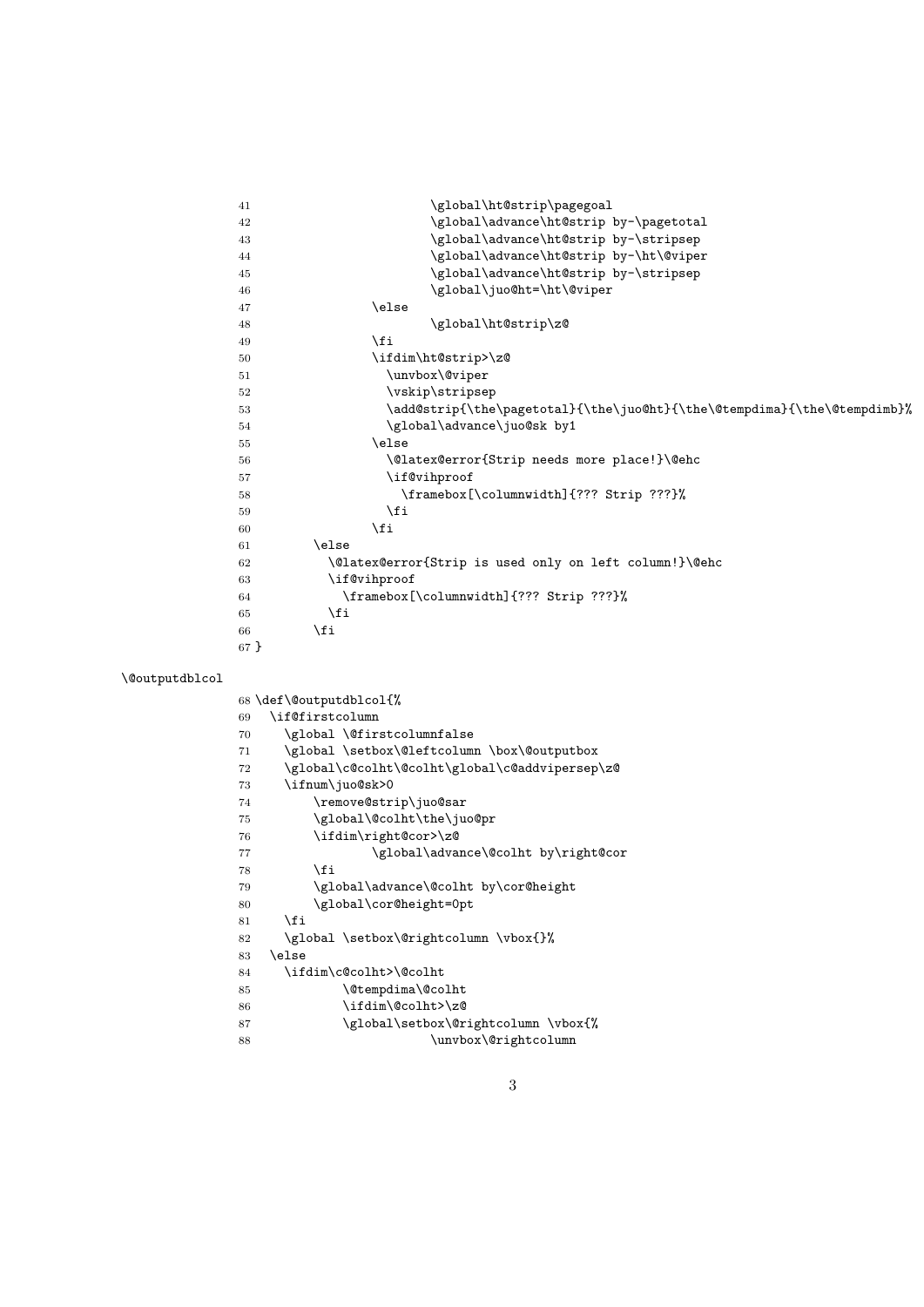| 89         | \vbox to\@tempdima{%                               |
|------------|----------------------------------------------------|
| 90         | \vskip\c@addvipersep\unvbox\@outputbox}%           |
| 91         | \vskip\stripsep                                    |
| 92         | \vrule height\the\juo@ht width Opt depth Opt       |
| 93         | \vskip\stripsep                                    |
| 94         | }%                                                 |
| 95         | \global\c@addvipersep\m@addvipersep                |
| 96         | \else                                              |
| 97         | \global\setbox\@rightcolumn \vbox{%                |
| 98         | \unvbox\@rightcolumn                               |
| 99         | \vrule height\the\juo@ht width Opt depth Opt       |
| 100        | \vskip\stripsep                                    |
| 101        | }%                                                 |
| 102        | \fi                                                |
| 103        | \ifnum\juo@sk>0                                    |
| 104        | \remove@strip\juo@sar                              |
| 105        | \global\@colht\the\juo@pr                          |
| 106        | \global\advance\@colht by -\ht\@rightcolumn        |
| 107        | \global\advance\@colht by\cor@height               |
| 108        | \global\cor@height=0pt                             |
| 109        | \else                                              |
| 110        | \global\advance\c@colht by-\ht\@rightcolumn        |
| 111        | \global\@colht\c@colht                             |
| 112        | \fi                                                |
| 113        | \else                                              |
| 114        | \global \@firstcolumntrue                          |
| 115        | \global\setbox\@outputbox\vbox to\ht\@leftcolumn{% |
| 116        | \unvbox\@rightcolumn                               |
| 117        | \vskip\c@addvipersep                               |
| 118        | \unvbox\@outputbox                                 |
| 119        | Y.                                                 |
| 120        | \setbox\@outputbox \vbox {%                        |
| 121        | \hb@xt@\textwidth {%                               |
| 122        | \hb@xt@\columnwidth {%                             |
| 123        | \box\@leftcolumn\hss}%                             |
| 124        | \hfil                                              |
| 125        | \vrule \@width\columnseprule                       |
| 126        | \hfil                                              |
| 127        | \hb@xt@\columnwidth {%                             |
| 128        | \box\@outputbox \hss}%                             |
| 129        | }%<br>}‰                                           |
| 130        | \@combinedblfloats                                 |
| 131        |                                                    |
| 132        | <i><u><b>Noutputpage</b></u></i><br>\begingroup    |
| 133        | \@dblfloatplacement                                |
| 134<br>135 | \@startdblcolumn                                   |
| 136        | \@whilesw\if@fcolmade \fi                          |
| 137        | {\@outputpage                                      |
| 138        | \@startdblcolumn}%                                 |
|            |                                                    |